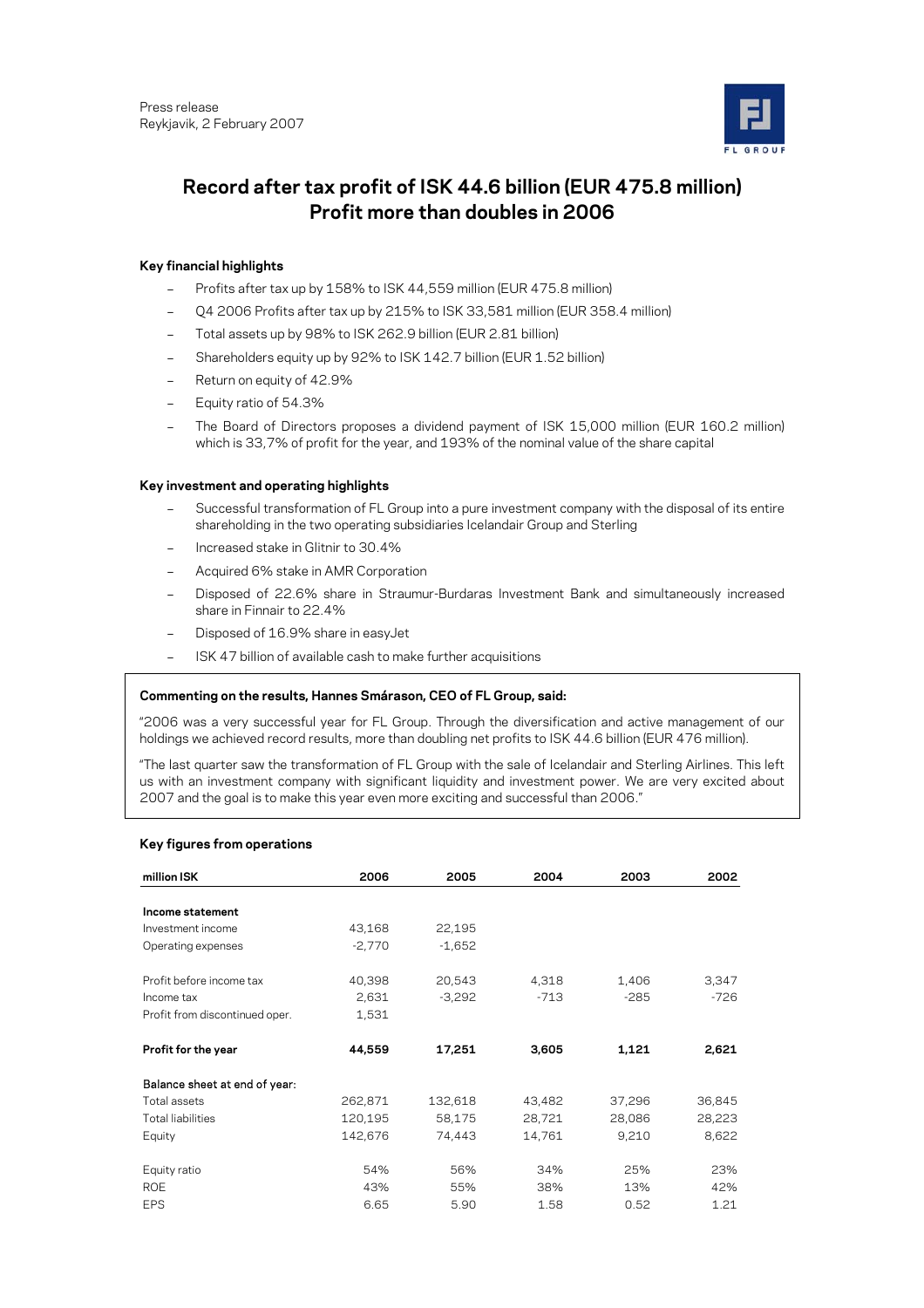# **Overview of 2006**

In 2006 FL Group completed the process started in 2005 to transform the Group into an investment company focusing on major investments in listed and unlisted securities in various sectors, mainly in Northern Europe. The sales of all its shares in both Icelandair Group and Sterling, the largest operating companies fully owned by FL Group, were important steps in that transformation.

At the same time, FL Group continued to grow and diversify its investment portfolio. FL Group strengthened its position in Glitnir Bank, Royal Unibrew and Finnair and acquired 6% of AMR Corporation (which operates American Airlines, the world's largest airline) and acquired 49% in Refresco, a private label beverage producer. As a result, FL Group now has investments across various sectors including financial services, aviation, beverages and retail across Iceland, Norway, Denmark, the UK, US and the Netherlands.

These successful investments reflect FL Group's dynamic and flexible approach to investing across sectors and geographic markets.

In 2006 FL Group opened up offices in London and Copenhagen – both are seen as important growth areas for the company. FL Group also established representative offices in Amsterdam and Oslo as a support to administrative and financing activity in Netherlands and Norway.

# **Outlook**

Following the sale of Icelandair Group, Sterling, easyJet, and Straumur-Burdaras and its successful international funding activity, FL Group now has some ISK 47 billion of cash available for further acquisitions.

This considerable liquidity, combined with FL Group's very strong equity base, gives the company great flexibility for further investments and the possibility of making significant acquisitions.

The investment skills of our employees, our flexible approach to investing, the quality of our investment portfolio and the firepower at our disposal give us every confidence that FL Group will be as successful in 2007 as it has been in 2006.

### **Financial performance**

FL Group's after-tax profit was ISK 44.6 billion in 2006, thereof ISK 33.6 billion in the fourth quarter.

The group's total assets were ISK 262.9 billion at the end of 2006, increased by ISK 130.3 billion during the year. The largest portion of the increase (ISK 112.0 billion) can be attributed to investments in market securities. At the end of the year FL Group's investments in listed securities amounted to ISK 253 billion. The largest single investment was Glitnir Bank, ISK 100.9 billion, then AMR Corporation in the amount of ISK 27.6 billion and Finnair in the amount of ISK 23.1 billion. The book value of the company's listed securities assets is, however, only ISK 166.3 billion since part of the company's shares are in forward agreements, the net value of which is entered into the Annual Financial Statement.

FL Group's equity capital at the end of 2006 was ISK 142.7 billion, the increase from 2005 is ISK 68.2 billion. This increase can be attributed to the year's profit and the issue of new shares. The company's financial condition is therefore extremely strong with an equity ratio of 54.3%. Accordingly, the company is more than well placed to deal with continuing projects. The return on equity was 42.9%, based on the average equity during the year.

At the beginning of this year FL Group's settlement currency was changed from US dollars (USD) to Icelandic krona (ISK) since the Icelandic krona had become the company's largest single currency. Consequently the company entered into a position where foreign assets exceeded foreign debt which did prove to be a profitable position with the Icelandic krona depreciating in value.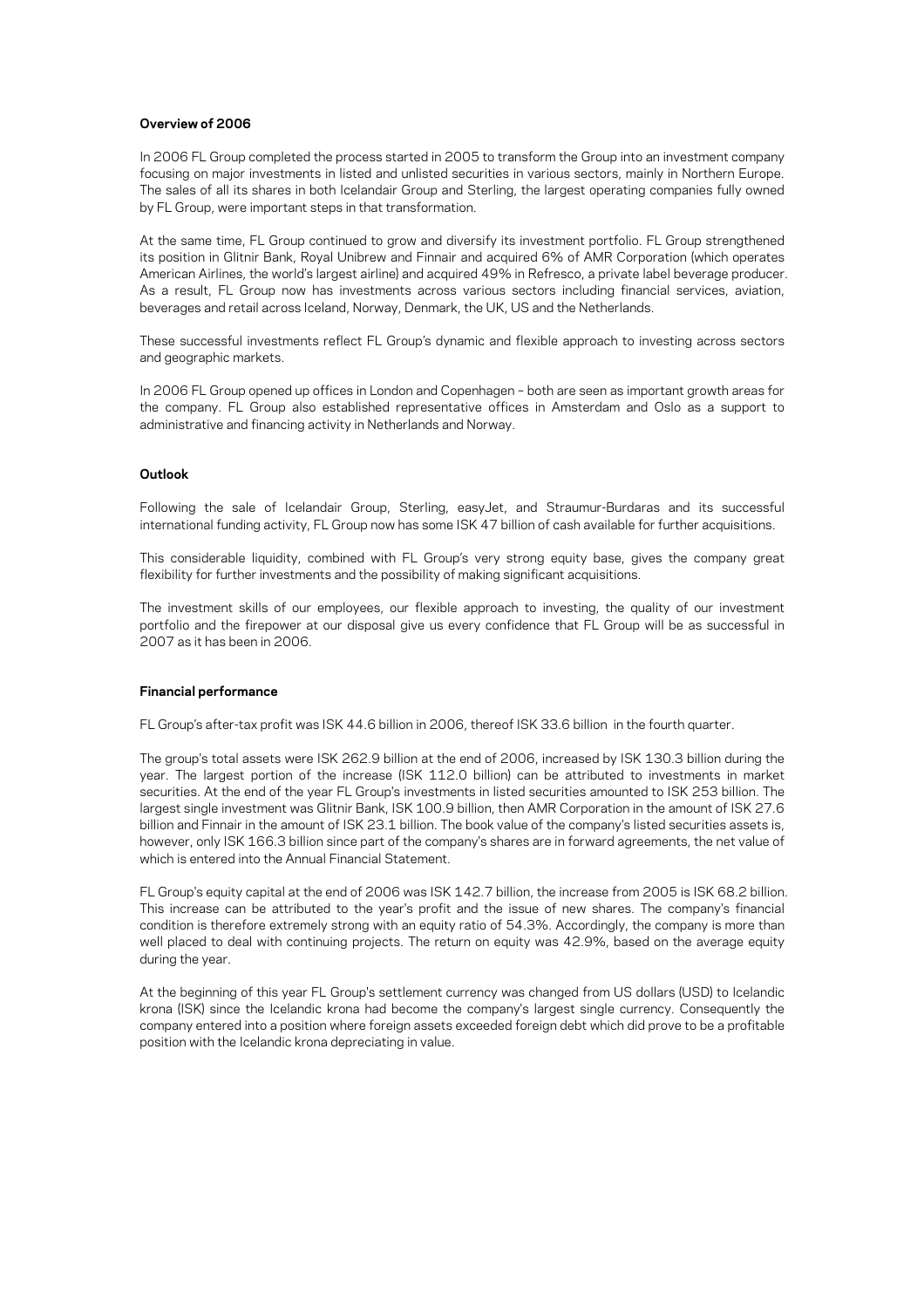#### **Investment activities**

The investment portfolio changed quite dramatically during 2006, especially in listed shares, as the company took on new strategic investments and sold out of other investments. In addition to the investments shown in the table below, FL Group made a considerable investment in Straumur-Burdaras Investment Bank, which was sold before the end of 2006.

|                                         | 31/12/2006   |           |  |  |
|-----------------------------------------|--------------|-----------|--|--|
| Investments                             | Market value | % holding |  |  |
|                                         |              |           |  |  |
| <b>Significant holdings</b>             |              |           |  |  |
| Glitnir                                 | 100,892      | 30.4%     |  |  |
| <b>AMR Corporation</b>                  | 27,626       | 6.0%      |  |  |
| Finnair Oyj                             | 23,126       | 22.4%     |  |  |
| Royal Unibrew A/S                       | 14,013       | 24.4%     |  |  |
| Bang & Olufsen A/S                      | 11,834       | 10.4%     |  |  |
| Aktiv Kapital ASA                       | 6,671        | 13.3%     |  |  |
|                                         | 184,161      |           |  |  |
| Trading portfolio                       | 68,987       |           |  |  |
| Total investment in listed securities   | 253.149      |           |  |  |
| Total investment in unlisted securities | 14,819       |           |  |  |
| <b>Total investments</b>                | 267,968      |           |  |  |
| Financed with forward contracts         | 86,807       |           |  |  |
| Investments recognised on balance sheet | 181,161      |           |  |  |

The company also increased its investments in private companies. The investment in Refresco was the first investment, followed by an investment in House of Fraser and Northern Travel Holding. These investments have all performed as expected.

#### **Strong equity base**

The total equity base of FL Group increased substantially during the year both due to profitable investment activities and also successful share issuance in a difficult equity market in Iceland.



# **Funding activity**

In 2006 FL Group arranged close to ISK 100 billion ( more than EUR 1 billion) in funding and available facilities from international banks. This is not only a recognition of the strength of the relationships FL Group has built in the capital markets, but also a major step in the company's development, funding activities and access to finance for future investments. As a result, at the end of 2006, FL Group has more investment power than ever before and is well placed to make future investments.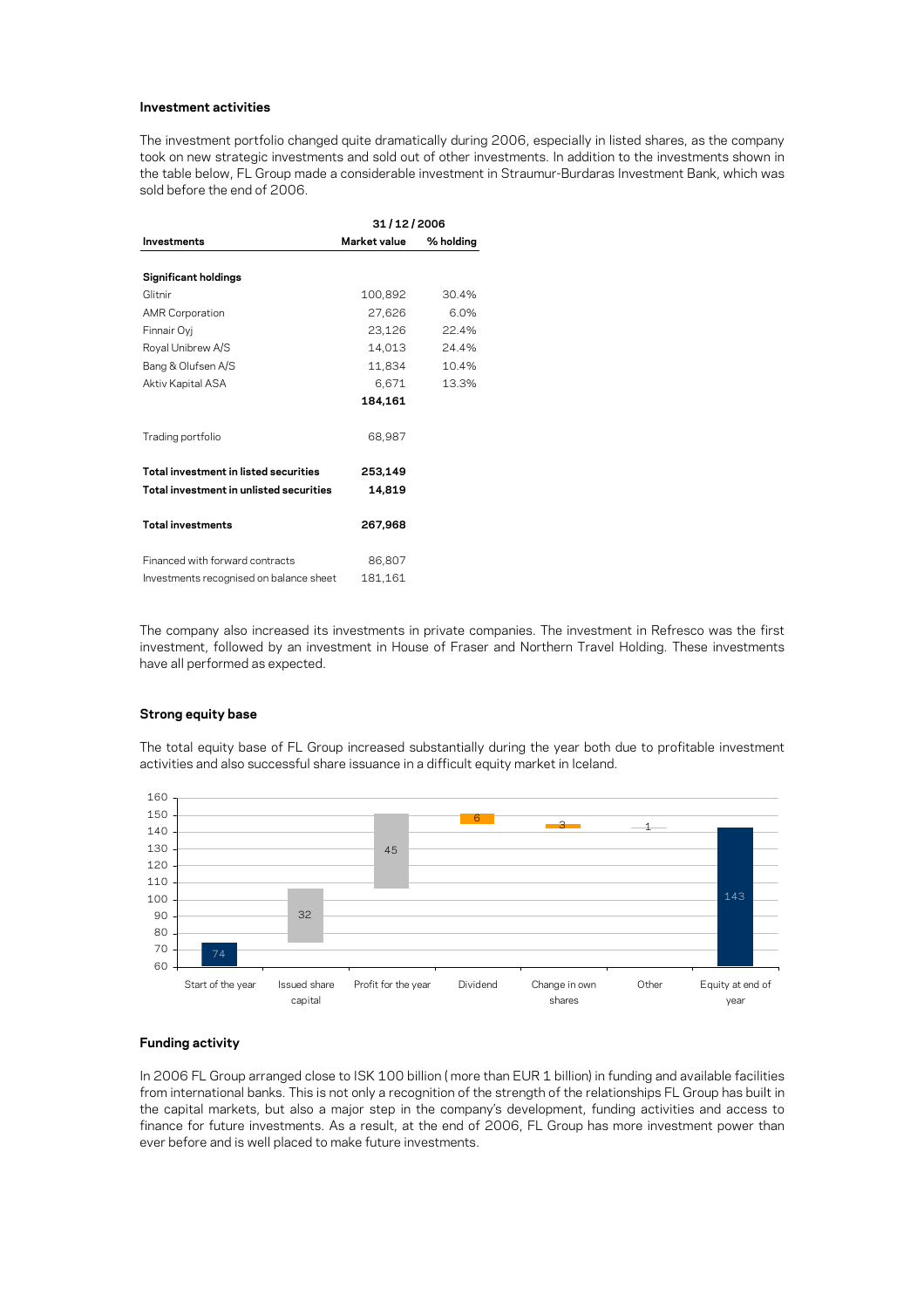# **Major transactions in 2006**

### Sale of Icelandair Group

FL Group declared its intentions to list Icelandair Group on the Icelandic Stock Exchange (ICEX now OMX from Jan. 2007) in February. In October Icelandair Group was sold to a group of investors for a profit of ISK 26.5 billion. In December Icelandair Group was listed on the ICEX after a successful IPO.

# Sale of Sterling / Investment in Northern Travel Holding

Orchestrating a major turnaround of the merged Danish airlines, Maersk and Sterling under the name of the latter, FL Group managed in just under a year to build a viable company which was then sold in December to Northern Travel Holding for ISK 20 billion.

Northern Travel Holding was formed late December by FL Group and two other Icelandic investment companies. The aim is for Northern Travel Holding to become a market leading low cost carrier supported by Scandinavia's largest retailer in the travel industry. Along with the acquisition of Sterling Airlines, Northern Travel Holding acquired all of the shares in Iceland Express, 51% of shares in Astraeus, all of the shares in Hekla Travel and approximately 30% of outstanding shares in Ticket. The turnover of the companies forming Northern Travel will be around ISK 120 billion and the number of passengers flown around 7.5 million.

# Increased share in Glitnir Bank

FL Group is the largest shareholder in Glitnir Bank one of three major banks in Iceland. This investment is a solid foundation for FL Group and a pillar to build upon. Glitnir Bank is regarded by FL management as a long term investment and indeed as a cornerstone in FL Groups future strategy. A testament to this policy is the build up of FL Groups stake in Glitnir Bank throughout the year.

# Sale of easyJet

FL Group started building its stake in easyJet in October 2004. In April 2006 the decision was taken to sell the 16.9% share that the company had acquired. By selling the stake FL Group realised a profit of approximately ISK 13 billion giving an annual return of around 70%, far surpassing the firms' target investment objective of 20%.

# Investment in Refresco Holding

In April a consortium led by FL Group acquired Refresco Holding B.V. (Refresco), a Dutch private label beverage manufacturer for a consideration (enterprise value) of EUR 461 million. FL Group is the largest shareholder with 49%. The company's investment totalled EUR 56 million, paid in cash. Refresco has performed strongly in recent years, out-performing the market, growing by 10% a year between 2000 and 2004. FL Group intends to enlarge the company even more by mergers and acquisitions some more than well under way by now. Among other investors are Vifilfell hf. and Refresco's key management.

### Investment in Straumur-Burdaras Investment bank

FL Group acquired a 24.2% share in Straumur Burdaras, Iceland's largest investment bank in June. Included in the transaction was a share capital increase in FL Group amounting to ISK 35 billion. With the issuance of new shares in FL Group in relation to this transaction the company strengthened its equity base considerably at a time when capital was scarce in the market. In December FL Group sold the majority of its shares in Straumur-Burdaras for ISK 42.1 billion.

# Investment in AMR Corporation

This investment opportunity was spotted late in 2006 and in December FL Group announced that it had build up a stake of 6.0% in AMR, the world largest airline. Since the release of the announcement on December 26th the share price of AMR Corporation has risen considerable.

# Increased shareholding in Finnair

FL Group added a further 10.4% share in Finnair – the Finnish flag carrier - to its portfolio in connection with the sale of FL Group's shares in Straumur-Burdaras in December. FL Group is now the second largest shareholder in Finnair after the Finnish state. FL Group strongly believes that Finnair has great growth potential and a valuable position in the marketplace, especially with its routes eastwards towards Asia.

# Investment in House of Fraser

FL Group participated in the acquisition of House of Fraser in 2006 when Baugur led a consortium of investors in a public-to-private acquisition of the company. FL Group holds 13.9% of shares.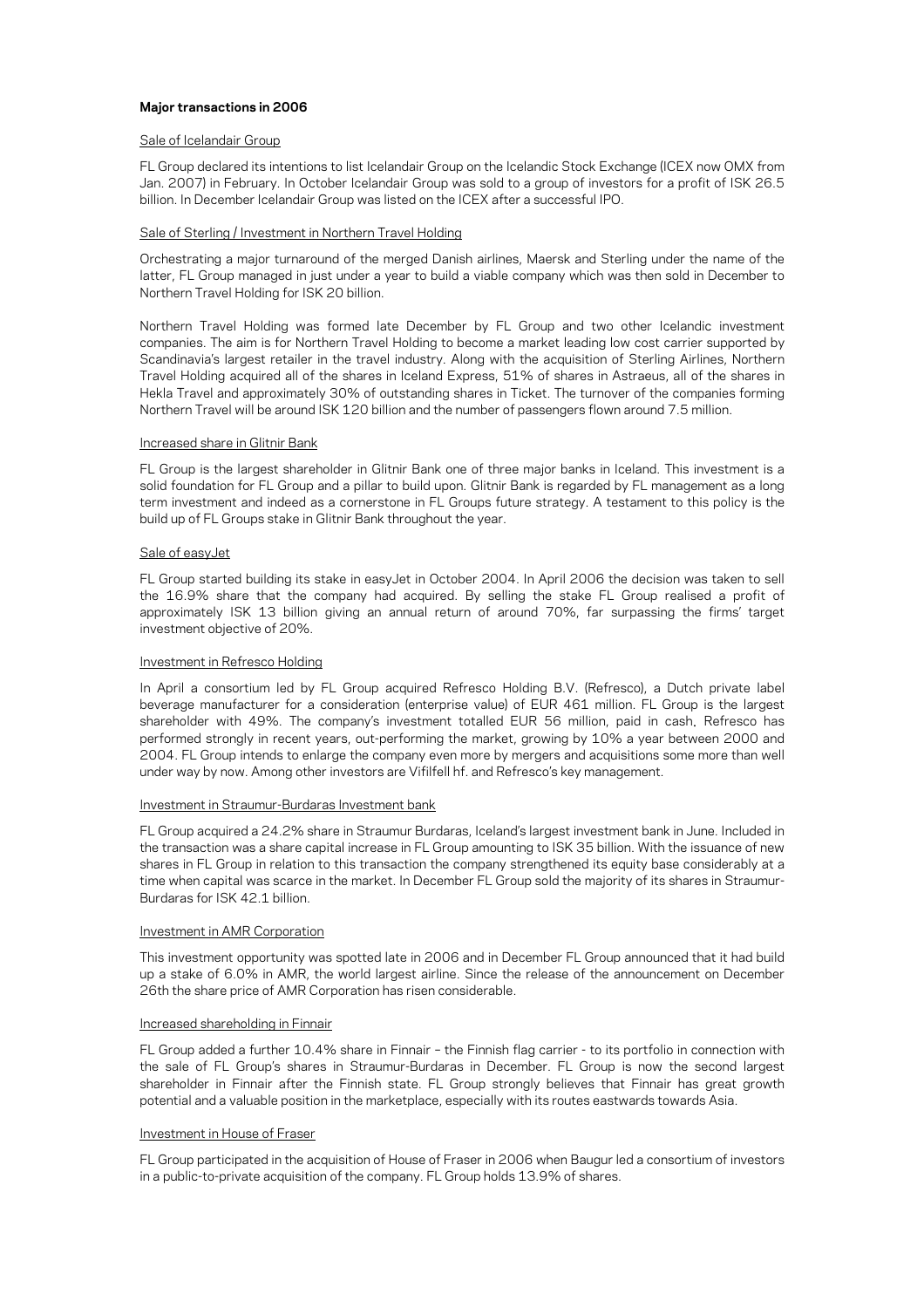#### **Enquiries:**

**FL Group**  Hannes Smárason Kristjan Kristjánsson

Sveinbjörn Indriðason CEO +354 591 4400

Anita Scott, Nigel Prideaux, Leonora Pou Lars Jörgensen Tel: +44 (0) 20 7404 5959 Tel: +45 29 78 49 32

CEO Director Corporate Communications Tel: +354 591 4400 Tel: +354 591 4427 / 354 899 9352

**UK / Brunswick Group LLP Denmark / Jöp, Ove & Myrthu A/S** +45 39 27 50 50

# **Notes to Editors:**

### **About FL Group**

FL Group is a unique international investment company, focusing primarily on private equity and strategic investments. FL Group's business also includes proprietary trading, with a particular emphasis on active participation in markets with listed securities. With its head office in Reykjavik and offices in Copenhagen and London, FL Group invests in companies in Northern Europe, focusing primarily on the Nordics and the UK.

FL Group is listed on the Icelandic Stock Exchange (ICEX: FL). At the end of 2006 FL Group's total assets amounted to ISK 262.9 billion (EUR 2.81 billion). Its market capitalisation at the end of the year was ISK 203 billion (EUR 2.17 billion). The largest shareholders of FL Group are Oddaflug BV (19.8%), owned by Hannes Smárason, CEO; Baugur Group (18.1%), Gnúpur fjárfestingafélag hf. (17.2%), Icon and Materia Invest (10.7%). The shareholding can in some cases be in the name of Icelandic financial institutions because of forward contracts. More information on www.flgroup.is

### **About FL Group's largest investments:**

# **Listed investments**

The financial group Glitnir offers universal banking and is a leading niche player in three global segments; seafood/food, sustainable energy, and offshore supply vessels. Glitnir consider Iceland and Norway as home markets. Services include retail, corporate and investment banking, stock trade and capital management. Glitnir is listed on the Icelandic Stock Exchange. Glitnir recently announced a profit of ISK 38.2 billion for 2006, with a return on equity after tax of 39.4%.

### AMR Corporation www.aa.com

American Airlines is the world's largest airline. American, American Eagle and the AmericanConnection® airlines serve 250 cities in over 40 countries with more than 4,000 daily flights. The combined network fleet numbers more than 1,000 aircraft. AMR Corp realised a profit of USD 231 million in 2006.

### Finnair www.finnair.com

Finnair was established on 1st November 1923. In 2005, Finnair carried over 8.5 million passengers.The number of personnel of Finnair Group is approximately 9700. The subsidiaries provide air traffic support services or operate in closely related areas. Finnair's major shareholder is the Finnish government with a 56.3 per cent holding.

# Royal Unibrew www.royalunibrew.com

Royal Unibrew is the second largest brewery group in Scandinavia. Its head office is located in Faxe, Denmark. The company comprises four Danish, two Lithuanian breweries, two Polish breweries, one Latvian brewery and one Latvian soft drinks producer. Royal Unibrew has approx. 2,300 employees worldwide and exports to approx. 65 countries throughout the world.

# Glitnir Bank [www.glitnir.is](http://www.glitnir.is/)